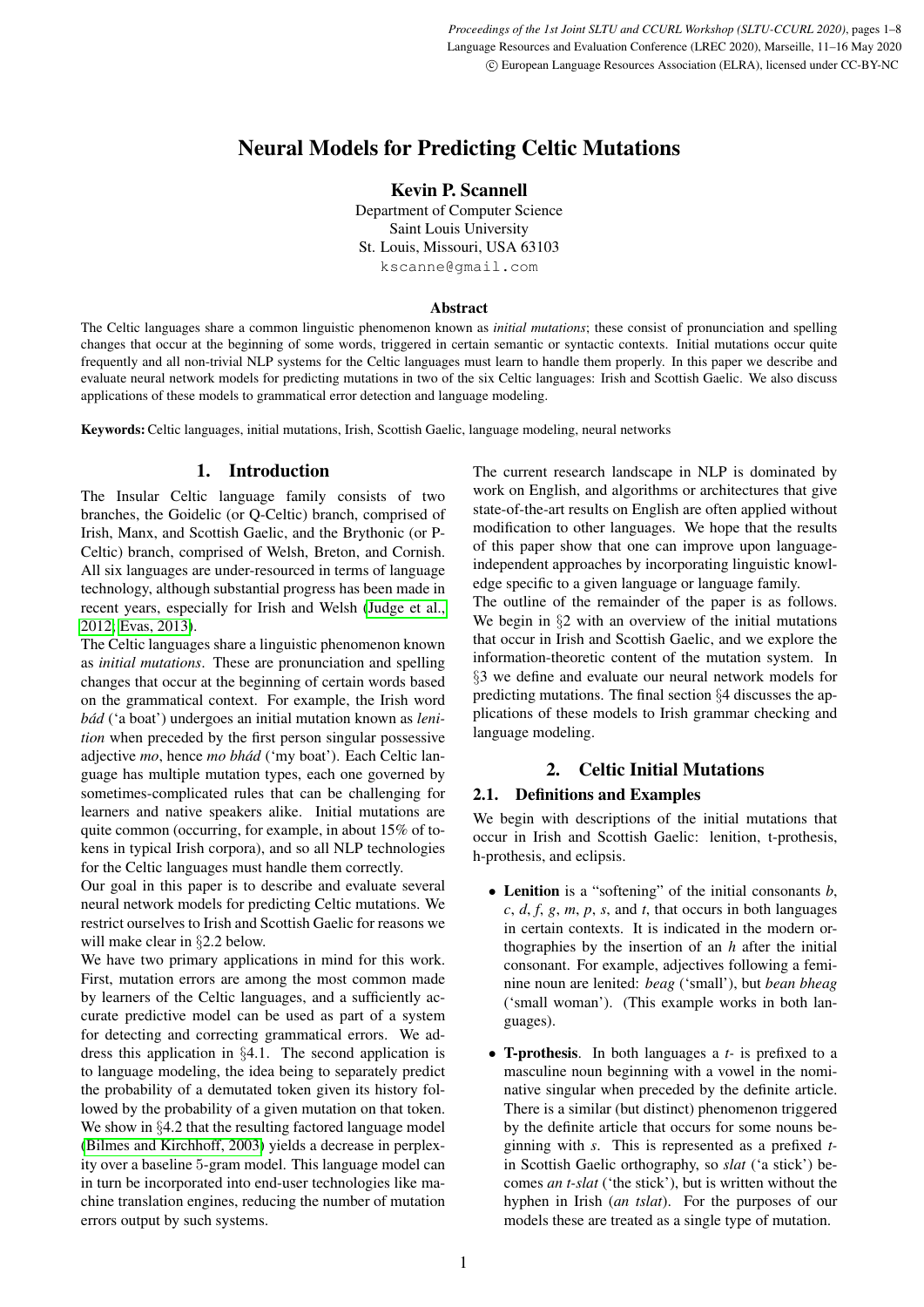- H-prothesis. An *h* (modern Irish) or *h-* (Scottish Gaelic and older Irish orthographies) is prefixed to some words having an initial vowel, e.g. nouns preceded by the third person feminine possessive adjective *a* ('her'), hence *aisling* ('dream') becomes *a haisling* ('her dream', Irish), or *a h-aisling* (Scottish Gaelic).
- Eclipsis. Roughly speaking, eclipsis causes voiceless stops to become voiced and voiced stops to become nasal. The full set of orthographic changes is given in the following section as part of Algorithm 1. Eclipsis occurs in both languages but is usually not realized orthographically as an initial mutation in Scottish Gaelic. One example that does occur in both languages is eclipsis of an initial vowel after the first person plural possessive adjective, so *athair* ('father') becomes *ar n-athair ´* ('our father', Irish) and *ar n-athair* (Scottish Gaelic).

We define a set of labels  $\mathcal{M} = \{L, T, H, E, N\}$  where L, T, H, and E correspond to the four mutations above, and the label N is used for tokens having no mutation.

There are dozens of rules governing exactly when each mutation occurs, and we make no attempt to cover them all here, instead referring the interested reader to [\(Tithe an](#page-7-3) [Oireachtais, 2016\)](#page-7-3) and [\(Bauer, 2011\)](#page-7-4) for Irish and Scottish Gaelic respectively. The rules can be quite challenging for language learners, and there is even significant variation in how the mutations are used among native speakers, based primarily on dialect.

A rule-based system for predicting Irish mutations has been implemented in previous work of the author.<sup>[1](#page-1-0)</sup> But this approach relies at minimum on a rich lexicon and accurate part-of-speech tagging, and fails to implement certain rules that would require deeper syntactic or semantic analysis. The resulting system suffers from the brittleness that plagues many rule-based NLP systems. The pure machine learning approach we propose in this paper aims to overcome these shortcomings.

### 2.2. Orthographic Transparency and Demutation

All of the initial mutations in Scottish Gaelic are orthographically transparent, by which we mean that they can be trivially and algorithmically removed whenever they occur. With a single exception that we will describe momentarily, the same is true for Irish. This means that we can produce unlimited amounts of training data labeled with the correct mutations for either language, starting from plain text corpora. This is in contrast with the other four Celtic languages where mutations are generally *not* algorithmically remov-able,<sup>[2](#page-1-1)</sup> and so the approach of this paper does not apply directly to Manx Gaelic, Cornish, Breton, or Welsh.

For Irish, lenition, eclipsis, and t-prothesis can be removed algorithmically, but h-prothesis cannot be, because, unlike Scottish Gaelic, it is written without a hyphen in the standard orthography. Therefore, without making use of a comprehensive lexicon one cannot be certain if a given initial *h* represents h-prothesis or if it is instead an integral part of the word, e.g. *hidrigin* ('hydrogen'). Even a dictionarybased approached is doomed because of ambiguities like *aiste* ('an essay') vs. *haiste* ('a hatch'), and because of new or non-standard words that will always be missing from a dictionary. Instead, we will take a brute force approach and define every initial *h* in Irish to be an example of h-prothesis.

Let  $V$  be the set of legal tokens. In our experiments we will assume all tokens have been lowercased which simplifies the model and the rules below. The goal of Algorithm 1 is to define two functions; the first  $\sigma : \mathcal{V} \to \mathcal{V}$  strips mutations and the second  $\mu : V \to M$  maps a token to its mutation label.

**Algorithm 1.** Given a token  $w$ , this algorithm returns the demutated token  $\sigma(w)$  and the mutation label  $\mu(w) \in \mathcal{M}$ .

- 1. If a token w begins with *bhf*, set  $\mu(w) = \mathbf{E}$ , and remove the *bh* to obtain  $\sigma(w)$ .
- 2. Otherwise, if the second letter of a token w is an *h*, set  $\mu(w) = \mathbf{L}$ , and remove the *h* to obtain  $\sigma(w)$ .
- 3. Otherwise, if a token w begins with *h*-, set  $\mu(w) = H$ , and remove the *h*- to obtain  $\sigma(w)$ .
- 4. (Irish only) Otherwise, if a token w begins with *h*, set  $\mu(w) = \mathbf{H}$ , and remove the *h* to obtain  $\sigma(w)$ .
- 5. Otherwise, if a token w begins with *t*-, set  $\mu(w) = \mathbf{T}$ , and remove the *t*- to obtain  $\sigma(w)$ .
- 6. Otherwise, if a token w begins with *ts*, set  $\mu(w) = \mathbf{T}$ , and remove the initial *t* to obtain  $\sigma(w)$ .
- 7. Otherwise, if a token w begins with *n*-, set  $\mu(w) = \mathbf{E}$ , and remove the *n*- to obtain  $\sigma(w)$ .
- 8. (Irish only) Otherwise, if a token w begins with *mb*, *gc*, *nd*, *ng*, *bp*, or *dt*, set  $\mu(w) = \mathbf{E}$ , and remove the first letter to obtain  $\sigma(w)$ .
- 9. Otherwise, set  $\mu(w) = \mathbf{N}$  and  $\sigma(w) = w$ .

Note that we have defined slightly different functions for the two languages, but in what follows we will abuse notation and write them simply as  $\sigma$  and  $\mu$ , understanding that the additional rules for Irish will be applied only in the Irish experiments.

Since we are trying to explore the learnability of the mutation system from raw text, it is important to note that neither function definition encodes any information about the lexicon or the grammatical context in which these mutations occur; they are simply defined in terms of the orthographic changes in question. In the case of lenition, for example, we do not even encode the knowledge that lenition only applies to consonants. This means that  $\sigma$  and  $\mu$  sometimes do the "wrong thing" linguistically, as in the case of Irish h-prothesis noted above  $(\sigma(hidriqin) = idriqin)$ , or when applied to English words embedded in otherwise Gaelic

<span id="page-1-1"></span><span id="page-1-0"></span><sup>1</sup> See <https://cadhan.com/gramadoir/>.

<sup>2</sup>Consider for example the surface form *vea* in Manx Gaelic, which can be a lenited form of the noun *bea* ('life') as in *my vea* ('my life'), or else an eclipsed form of *fea* ('quiet, rest') as in *gow-jee nyn vea* ('take your (pl.) rest', cf. Matthew 14:41).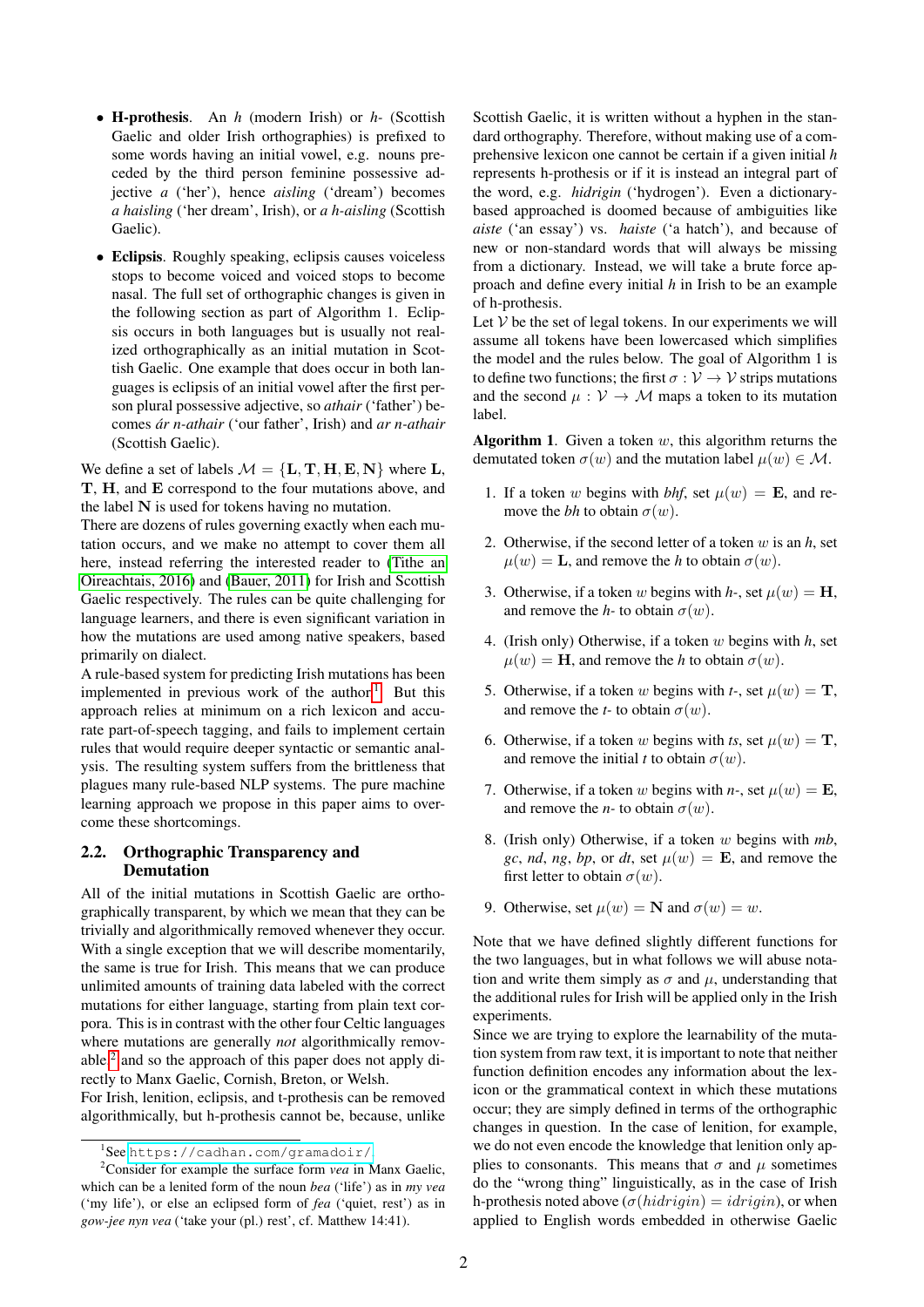texts, e.g  $\sigma(Chaucer) = Caucer$  or  $\mu(tsunami) =$  **T**. There are also more subtle cases one could quibble over, for example lenited Irish words like *cheana* or *chugat* for which the unlenited form does not exist in the lexicon. Again, all of this is fine for our purposes: we have simply defined a task in which our labels differ in rare cases from the linguistically-correct ones. In theory, this complicates the learning process since examples like these can occur in contexts where one would not expect to see the corresponding mutation. But as we will see in the sections that follow, there was no practical impact on the neural networks we trained; they simply learned to predict, for example, a (very) high probability for the label H given a "demutated" token like *idrigin*, or for the label L given examples like *ceana*, *cugat*, or *Caucer*.

#### 2.3. Mutations as Low-Entropy Features

Celtic mutations carry very little information. Informally speaking, if one were to remove all of the mutations from a text, a native speaker would be able to restore almost all of them correctly and unambiguously. One of our goals in this section is to make this notion more precise, and assign a numerical value (in units of bits per token) to the information content of initial mutations.

We will write  $P$  for a model that produces the probability of a mutation given the demutated target word and preceding context. More precisely, let  $w_1, \ldots, w_N$  be a sequence of tokens, and let  $\mathbf{m} \in \mathcal{M}$ . For  $k \in \{1, \ldots, N\}$ , we write  $P(\mathbf{m}|\sigma(w_1)\dots\sigma(w_k))$  for the probability that  $\mu(w_k) = \mathbf{m}$  given the demutated token  $\sigma(w_k)$  and the history  $\sigma(w_1)\dots\sigma(w_{k-1})$ . Conditioning our predictions on *demutated* words to the *left* of the target word will allow us to incorporate  $P$  into a full language model; see §[4.2.](#page-6-0) for details.

We write the average log loss  $\Lambda$  of this model as

<span id="page-2-0"></span>
$$
\Lambda = -\frac{1}{N} \sum_{i=1}^{N} \log_2 P(\mu(w_i) | \sigma(w_1) \dots \sigma(w_i)) \quad (1)
$$

with units of bits per token. This gives an estimate of the information content of initial mutations based on the given model P and test corpus  $w_1, \ldots, w_N$ .

Our claim is that Celtic mutations are "low-entropy" linguistic features, by which we mean that the quantity  $\Lambda$ will be close to zero given a sufficiently accurate model P. We will demonstrate this experimentally in the next section. This claim will come as no surprise to readers familiar with the rules for Irish and Scottish Gaelic initial mutations, since the mutations are often completely determined by the surrounding context, often the previous one or two words along with the initial letter of the target word.

There are, however, some well-known exceptions where mutations appear to carry important information. One example is the Irish third person possessive *a* which can mean "his", "her", or "their", with the correct sense sometimes being determined by the mutation on the possessed noun: *a bád* ('her boat', no mutation), *a bhád* ('his boat', lenited), *a mbád* ('their boat', eclipsed). Of course in many cases the correct sense can also be reliably guessed from the surrounding context (necessarily so in cases where the possessed noun does not admit an initial mutation), but sometimes this is challenging, especially for sentences in isolation, and the mutation does convey non-trivial information. Another well-known example is a difference in mutations that occurs between Irish dialects in the dative case. In the Ulster dialect, speakers usually lenite a noun in the dative, e.g. *ar an bhád* ('on the boat'), while in the other major dialects the noun is eclipsed (*ar an mbád*) and so the mutation conveys information about the dialect of the speaker or writer. We will return to the question of which mutations carry the most information in a data-driven way in §3.3.

# 3. Neural Networks for Mutation Prediction 3.1. Design and Implementation

The goal of this section is to define a number of models which predict probabilities of initial mutations. All models are evaluated according to their (base 2) log loss  $\Lambda$  as defined in Equation [1](#page-2-0) above. Because we plan to incorporate these into full language models, it is important that the predictions be conditioned only on the demutated target word and any preceding words. See §4.2 below for further details.

Because five-fold classification problems evaluated via log loss are not particularly common in the literature, we will define and evaluate a few very simple baselines to help frame the problem. For each model, we assume we have seen a history of demutated tokens  $\sigma(w_1) \dots \sigma(w_k)$  and want to predict the probability that mutation  $m \in \mathcal{M}$  occurs on  $w_k$ . We denote the tokens in the training corpus by  $t_1 \ldots t_N$ .

• Label priors. The unmutated label N is by far the most common, so we do reasonably well by simply assigning to every token the prior probability of m as seen in training:

$$
P(\mathbf{m}|\sigma(w_1)\dots\sigma(w_k))=\frac{1}{N}\sum_{\mu(t_i)=\mathbf{m}}1
$$

- First letter. Certain initial letters are incompatible with certain mutations. We take this into account in this baseline by assigning the maximal likelihood probability of m as estimated from training tokens  $t_i$ such that  $\sigma(t_i)$  and  $\sigma(w_k)$  have the same first character.
- Unigram model. This baseline assigns the probability

$$
P(\mathbf{m}|\sigma(w_1)\dots\sigma(w_k))=\frac{\sum_{\mu(t_i)=\mathbf{m},\sigma(t_i)=\sigma(w_k)}1}{\sum_{\sigma(t_i)=\sigma(w_k)}1},
$$

but smoothed using add- $\alpha$  smoothing with the parameter  $\alpha$  tuned on the development set.

• Trigram model. This model is analogous to the unigram but computes the maximal likelihood estimate of m based on trigrams  $(t_{i-2}, t_{i-1}, t_i)$  seen in training such that  $(\sigma(t_{i-2}), \sigma(t_{i-1}), \sigma(t_i)) =$  $(\sigma(w_{k-2}), \sigma(w_{k-1}), \sigma(w_k))$ . In case of zero counts, we back off to a bigram estimate, and then to the unigram model above.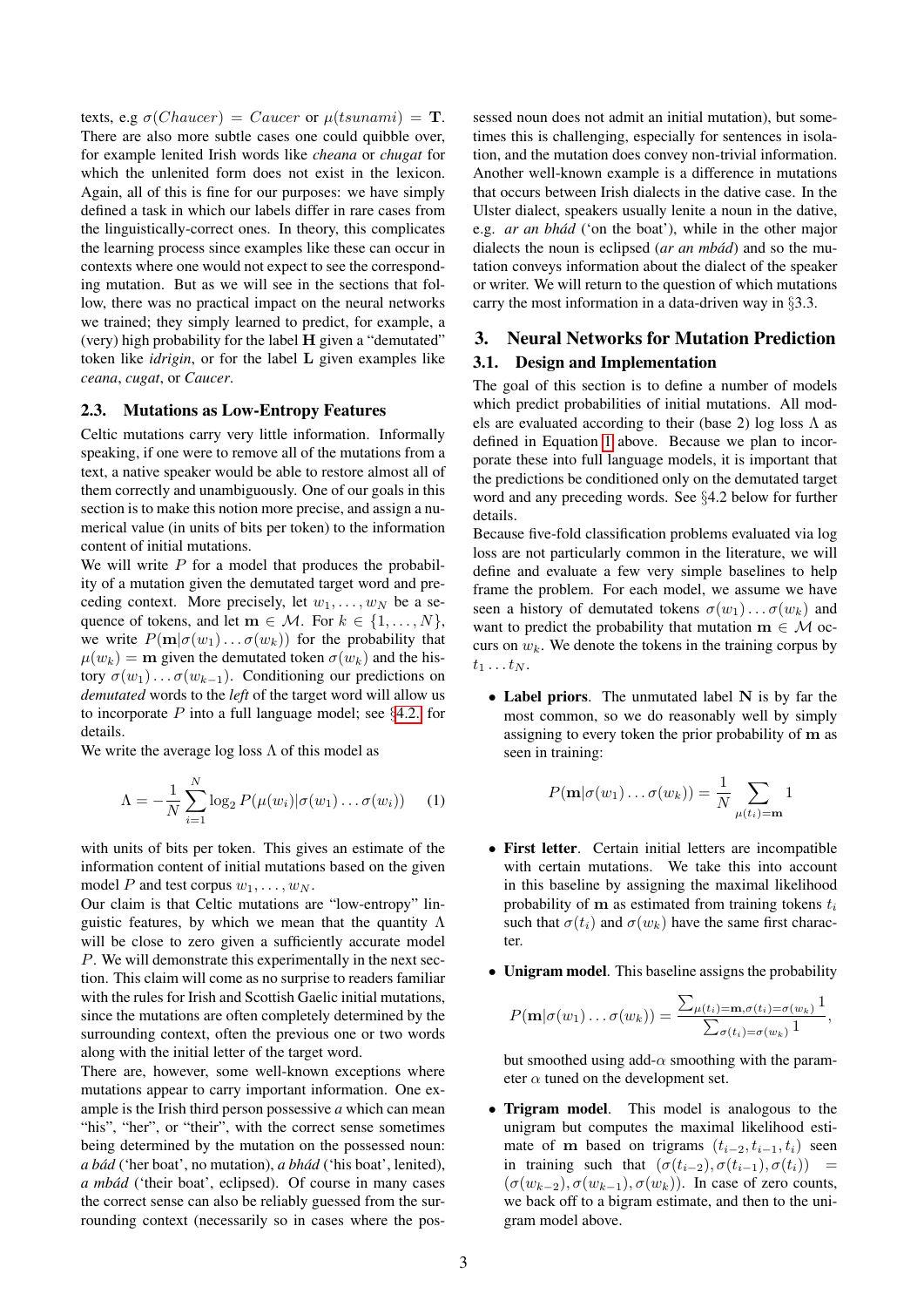The trigram model gives a reasonably strong baseline, which is not surprising given the fact that mutations can often be predicted from the previous word or two. Improving the trigram to be competitive with our best neural models would require a more sophisticated backoff strategy along the lines of the generalized parallel backoff proposed in [\(Bilmes and Kirchhoff, 2003\)](#page-7-2), and perhaps incorporating some linguistic knowledge. To see this, consider a prepositional phrase like the Irish *ar an mbád* ('on the boat') with eclipsis on the noun *bád* ('boat'). Were this trigram not seen in training, a naive backoff strategy would estimate the probability of eclipsis by backing off to the bigram *an bád*, and for this and most other nouns the counts would be dominated by nominative examples where eclipsis is highly unlikely.<sup>[3](#page-3-0)</sup>

Next we will describe our three neural network models, beginning with definitions of the layers that are used in more than one model.

All three models use character embeddings; for this, we fixed a vocabulary  $C$  consisting of the most common 32 characters seen in training, and the models learn an embedding  $\chi : \mathcal{C} \to \mathbb{R}^{10}$ .

The second and third models make use of a trainable token embedding layer. Here we fix a "demutated vocabulary"  $V_{\sigma}$  consisting of the 100,000 most common tokens in training after removing mutations, and then this layer learns a mapping  $\psi : \mathcal{V}_\sigma \to \mathbb{R}^{200}$ .

The latter two models also make use of a characterlevel bidirectional LSTM [\(Graves and Schmidhuber, 2005\)](#page-7-5) which provides a second embedding of each input token as a fixed-length vector, in this case one that hopefully captures internal orthographic or morphological features relevant to the mutation system. The character embedding  $\chi$ is used to convert the characters in a demutated token into a sequence of vectors in  $\mathbb{R}^{10}$  which is in turn input into a BiLSTM layer with 75 cells in each direction. The two unidirectional outputs are concatenated, defining a mapping  $\beta: \mathcal{V}_{\sigma} \to \mathbb{R}^{150}.$ 

The top two (output) layers are the same across all three models: first, a dense layer with 100 cells and reLU activation, followed by a softmax layer that outputs a probability distribution over the set of five labels M.

With this notation established, we define our three neural networks as follows:

- Character LSTM. In this model, we rejoin the full token history  $\sigma(w_1), \ldots, \sigma(w_k)$  into one long string separated by spaces, and then extract the final 20 characters of the resulting string. The character embedding  $\chi$  is then applied to produce a sequence of 20 vectors in  $\mathbb{R}^{10}$  which are passed into an LSTM with 150 cells and recurrent dropout of 0.4. The final state vector output by the LSTM is fed into the dense and softmax output layers where the loss is computed.
- Trigram and character BiLSTM. Since mutations are usually triggered by one or two preceding words,

we wanted to define a strong baseline that only considers the target token  $\sigma(w_k)$  (for which we are predicting the mutation) and the two previous tokens  $\sigma(w_{k-2})$ and  $\sigma(w_{k-1})$ . For  $i \in \{0, 1, 2\}$  we embed  $\sigma(w_{k-i})$  by concatenating the token embedding  $\psi(\sigma(w_{k-i}))$  and the BiLSTM embedding  $\beta(\sigma(w_{k-i}))$ . The three resulting vectors are concatenated and fed directly into the dense and softmax output layers.

• Token LSTM and character BiLSTM. The idea here is to use an LSTM to encode a longer token history as a fixed-length vector, hopefully enabling the model to make better predictions in subtle cases (e.g. words preceded by third person possessive adjectives where anaphora resolution is needed). We fix a window size of L tokens. For  $i \in \{0, \ldots, L-1\}$ we again embed  $\sigma(w_{k-i})$  by concatenating the token embedding  $\psi(\sigma(w_{k-i}))$  and the BiLSTM embedding  $\beta(\sigma(w_{k-i}))$ . The resulting sequence of L vectors is input into an LSTM with 500 cells and recurrent dropout of 0.25. The final state vector output by the LSTM is fed into the dense and softmax output layers; see Figure [1.](#page-3-1)



<span id="page-3-1"></span>Figure 1: Architecture of the Token LSTM and character BiLSTM model

#### 3.2. Training and Evaluation

The training, development, and test corpora for both languages were assembled by crawling the web [\(Scannell,](#page-7-6) [2007\)](#page-7-6). The corpora are sentence-shuffled, $4$  tokenized, and then lowercased.

It is important to take note of a subtlety when lowercasing Irish and Scottish Gaelic that involves initial mutations. When t-prothesis or eclipsis occurs with a capitalized vowel-initial word in Irish, the prefixed letter is written without a hyphen, e.g. *ar nAthair ´* ('our Father').

<span id="page-3-0"></span> $3$ We conjecture that this is the cause of many of the mutation errors seen in the output of machine translation engines that use n-gram language models.

<span id="page-3-2"></span><sup>4</sup>By shuffling sentences, we greatly increase the size of the corpora that can be freely distributed, with the tradeoff that it becomes impossible for the model to learn contextual clues across sentences, as is sometimes required for correct prediction.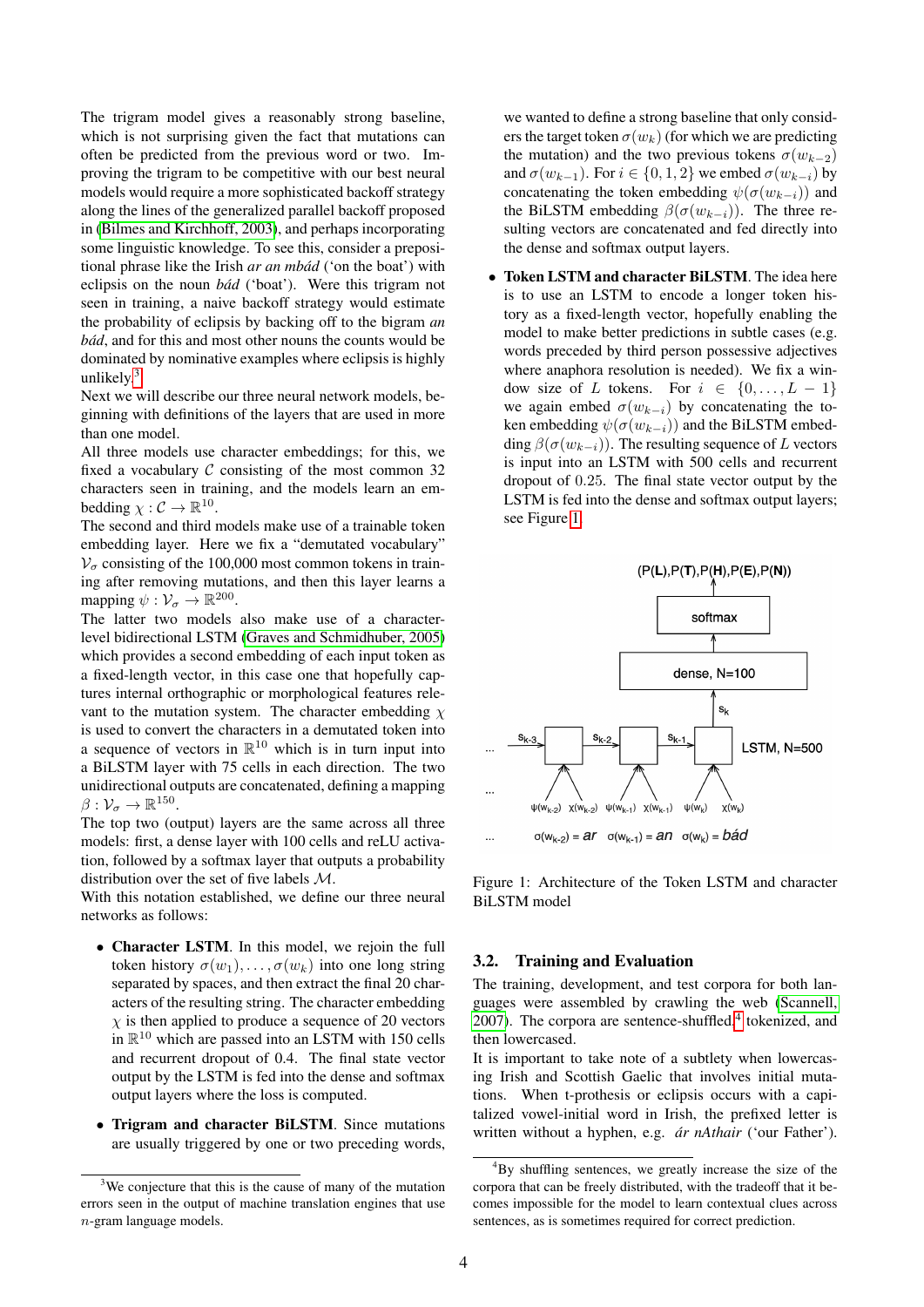Therefore, when lowercasing, the hyphen must be reinserted: *ár n-athair* and not *ár nathair* which would mean something completely different ('our snake'). We do the same thing when lowercasing Scottish Gaelic as well (where the hyphen is sometimes omitted), and additionally for h-prothesis, so *Pàrlamaid na hAlba* lowercases to *parlamaid na h-alba `* .

The Scottish Gaelic training corpus contains 8 million tokens, and the development and test sets have 500k tokens each. There is substantially more Irish than Scottish Gaelic available online and so the corpora are much bigger: 50 million tokens of Irish for training, and 1 million tokens each for development and testing.

In performing error analysis on the Irish model (see §3.3), it became clear that a significant portion of the loss exhibited by our models came from grammatical errors in the test corpus rather than flaws in the model. For this reason, we created a second test set from a corpus of well-edited articles from the online Irish news service Tuairisc.ie. The full corpus consists of about 7.7 million tokens from which we extracted a 1 million token test set, disjoint from the training corpus, which was shuffled, tokenized, and lowercased as above.

The neural network models were implemented in Tensor-Flow [\(Abadi et al., 2016\)](#page-7-7) and each was trained for 20 epochs, checkpointing and saving the models with smallest loss on the development set. The test losses for all models are reported in Table [1](#page-4-0) in units of bits per token, and columns are labeled with ISO 639-1 language codes ("ga" for Irish and "gd" for Scottish Gaelic).<sup>[5](#page-4-1)</sup>

| Model               | Test $(ga)$ | Clean $(ga)$ | Test $(gd)$ |
|---------------------|-------------|--------------|-------------|
| Label priors        | 0.75917     | 0.79581      | 0.66670     |
| <b>First letter</b> | 0.52064     | 0.54242      | 0.40187     |
| Unigram model       | 0.40571     | 0.39485      | 0.31835     |
| Trigram model       | 0.10710     | 0.07995      | 0.10205     |
| Char LSTM           | 0.10336     | 0.08531      | 0.08598     |
| 3-gram+BiLSTM       | 0.08051     | 0.05949      | 0.07662     |
| LSTM+BiLSTM         | 0.06949     | 0.04719      | 0.07222     |

<span id="page-4-0"></span>Table 1: Test loss in bits per token for best-performing models

#### 3.3. Error Analysis

We performed an error analysis by applying the best neural network model to a 10000-token subset of the Irish development set. The total loss in bits per token over this subset was 0.07254, slightly larger than the test loss of 0.06949. The ground truth label was assigned a probability of at least 0.5 for 9833 of the 10000 tokens. In many cases we see that the model has successfully generalized to forms not seen directly in training. For example, no form of the word *ubhal* (a pre-standard spelling of *úll* 'apple') was seen in training, but the model correctly predicts t-prothesis for *an t-ubhal* ('the apple') in the development set. Similarly, the model correctly predicts lenition on the conditional verb *mhaoinfeadh* ('would fund') despite not having seen this word in training, presumably based on other conditional verbs ending in *feadh*.

The remaining 167 tokens (for which the predicted probability of the ground truth label was less than 0.5) account for the great majority (77.24%) of the total loss; we manually examined and classified these tokens into *ad hoc* categories as reported in Table [2.](#page-4-2)

| Classification            | Count | Loss (bpt) | $%$ Loss |
|---------------------------|-------|------------|----------|
| Error in dev set          | 61    | 4.25447    | 35.78    |
| Right-context needed      | 30    | 2.95675    | 12.23    |
| Non-standard form         | 23    | 3.30608    | 10.48    |
| Possessive $a$ , in $a$ , | 16    | 2.73679    | 6.04     |
| Dialect in dative         | 9     | 3.18118    | 3.95     |
| Non-Irish words           | 7     | 3.55753    | 3.43     |
| Others $P < 0.5$          | 21    | 1.84388    | 5.34     |
| All $P > 0.5$             | 9833  | 0.01651    | 22.76    |
| <b>TOTAL</b>              | 10000 | 0.07254    | 100.00   |

<span id="page-4-2"></span>Table 2: Breakdown of the total loss on a 10000 token subset of the Irish development set

The greatest part of the loss was contributed by grammatical errors in the development set. In fact, the five tokens with the smallest predicted probability for the ground truth label all correspond to obvious errors. This provides evidence of the usefulness of our model for grammatical error detection and correction, which we report on below in §4.1. Quite a few of the bad predictions stem from our selfimposed restriction that the model only use context to the left. A fluent speaker (and, most likely, a sufficiently strong neural network model) could predict most of these mutations given context on both sides, while failing to do so given only the left context. We can therefore view these particular mutations as conveying information about what comes next in the sentence. Common examples of this type include:

- confusion between imperative (unlenited) and past tense (lenited) verbs at the beginning of a sentence;
- the words *dá* ('if') and *dhá* ('two');
- the preposition *idir* in the sense 'both' (lenition) vs. 'between' (no mutation); and
- the direct vs. indirect relativizing particles, both written as *a*, but distinguished in part by lenition or eclipsis of the following verb.

These and all similar examples are classified as "Rightcontext needed" in the table.

In our analysis we distinguished true errors from examples that are correct but that do not follow the Official Standard for Irish; the latter are labeled "Non-standard forms" in Table [2.](#page-4-2) An example would be lenition of the prepositional pronouns *dom*, *duit*, etc., which is common in the spoken language for certain dialects, but is not part of the official orthography.

<span id="page-4-1"></span> $5N.B.$  TensorFlow uses natural logs, and so the losses shown in training are smaller by a factor of  $ln(2)$  than those reported in Table [1.](#page-4-0)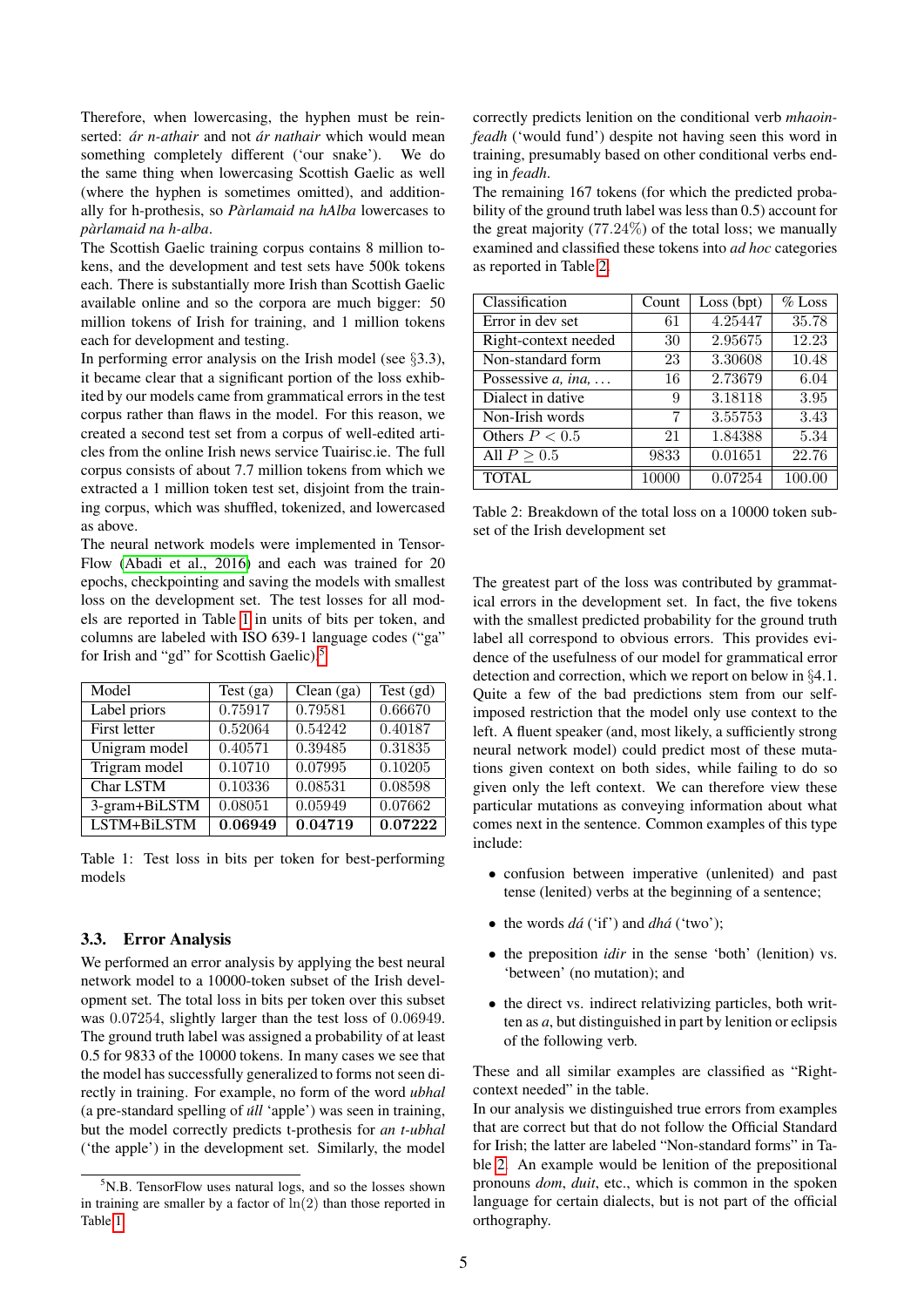The next two rows in Table [2](#page-4-2) correspond to the mutations noted in §2.3 as (sometimes) carrying information; namely, the possessive *a* along with its various forms fused with prepositions (*ina*, *faoina*, *da´*, etc.), and the choice of lenition or eclipsis on nouns in the dative case based on dialect (both choices being permitted in the Official Standard).

The final class consists of non-Irish (mostly English) words which do not follow Irish spelling conventions and therefore confuse the model.

#### 3.4. Model Introspection

The two best neural network models learn 200-dimensional embeddings for all tokens in the vocabulary. By visualizing these embeddings we can verify that the model is learning various linguistic properties that we know *a priori* to be important in the mutation system.

For example, Figure [2](#page-5-0) is a two-dimensional projection of the embedding space (using tSNE) in which we have plotted 7242 Irish nouns (nominative forms only) according to their gender: blue dots are feminine and red dots are masculine. At the most basic level, it is encouraging that words of each gender tend to cluster together since gender plays a key role in determining the correct mutation on nouns and on the adjectives that modify them.

Interestingly, the visualization reveals additional regularities that the model learns at the character level. For example, there are subclusters visible within each gender; these are made up of words whose initial letters behave similarly with respect to mutations. Words with initial vowels form a tight subcluster within each gender, for example, as do nouns with initial *l*, *n*, *r*, *sc*, *sm*, or *sp* (none of which mutate). Similarly, there are subclusters of nouns with initial *b*, *c*, *f*, *g*, *p* (consonants that admit lenition and eclipsis in the same contexts), and another consisting of nouns with initial *d* or *t* (which also admit lenition and eclipsis, but not following certain words like the definite article *an*).

# 4. Applications

### 4.1. Grammar Checking

In this section we evaluate the ability of the best-performing model to detect grammatical errors in Irish.

There is an active community of Irish speakers on Twitter, with more than 3.3 million Irish language tweets posted through the end of October 2019.<sup>[6](#page-5-1)</sup> The informal nature of social media combined with the presence of many language learners makes Twitter an excellent resource for creating a corpus of grammatical errors. To this end, we examined a random sample of about 80,000 Irish language tweets for mutation errors, and from these selected a gold-standard corpus of 895 tweets containing 1029 mutation errors.[7](#page-5-2) The tweets were lowercased and tokenized in the same way as our training corpora in §3, yielding 14406 tokens. Tokens beginning with *@* (representing Twitter usernames) were



<span id="page-5-0"></span>Figure 2: 2D projection of word vectors for 7242 Irish nouns in their nominative form; blue are feminine and red are masculine.

preserved, but were all converted to a single token (*@twitter*) as a way of partially anonymizing the corpus. We did *not* correct any of the errors, but simply flagged all tokens for which we believe the "ground truth" mutation label to be an error.

Then, for various probability cutoff values  $0 < C < 1$ , we apply the LSTM+BiLSTM model to the corpus and instruct the model to report an error any time it assigns a probability less than C to the ground truth label. The precision, recall, and F-scores for detecting mutation errors are given in Table [3](#page-5-3) at cutoff increments of 0.1, and plotted as a precisionrecall curve at increments of 0.05 in Figure [3.](#page-6-1)

| P < C | Precision | Recall | $F$ -score |
|-------|-----------|--------|------------|
| 0.1   | 0.93      | 0.66   | 0.771      |
| 0.2   | 0.91      | 0.80   | 0.853      |
| 0.3   | 0.90      | 0.87   | 0.885      |
| 0.4   | 0.87      | 0.90   | 0.887      |
| 0.5   | 0.85      | 0.93   | 0.889      |
| 0.6   | 0.82      | 0.94   | 0.880      |
| 0.7   | 0.80      | 0.96   | 0.868      |
| 0.8   | 0.75      | 0.96   | 0.844      |
| 0.9   | 0.66      | 0.97   | 0.781      |

<span id="page-5-3"></span>Table 3: Precision, recall, and F-scores for mutation error detection at given probability cutoffs

The lowest cutoff used in our experiments was probability C=0.05, and in this case there were 38 false positives reported. For many of these, the model was led astray by informal language found in tweets that is not well-represented in our training corpora. For example, 10 of the 38 false positives are exclamations written according to English con-

<span id="page-5-2"></span><span id="page-5-1"></span><sup>6</sup> See <http://indigenoustweets.com/ga/>.

<sup>7</sup>Available from [https://github.com/kscanne/](https://github.com/kscanne/gramadoir/blob/master/ga/corpas.json) [gramadoir/blob/master/ga/corpas.json](https://github.com/kscanne/gramadoir/blob/master/ga/corpas.json). Mutations that are acceptable in at least one dialect were *not* included in the error corpus, despite not conforming to the Official Standard in some cases.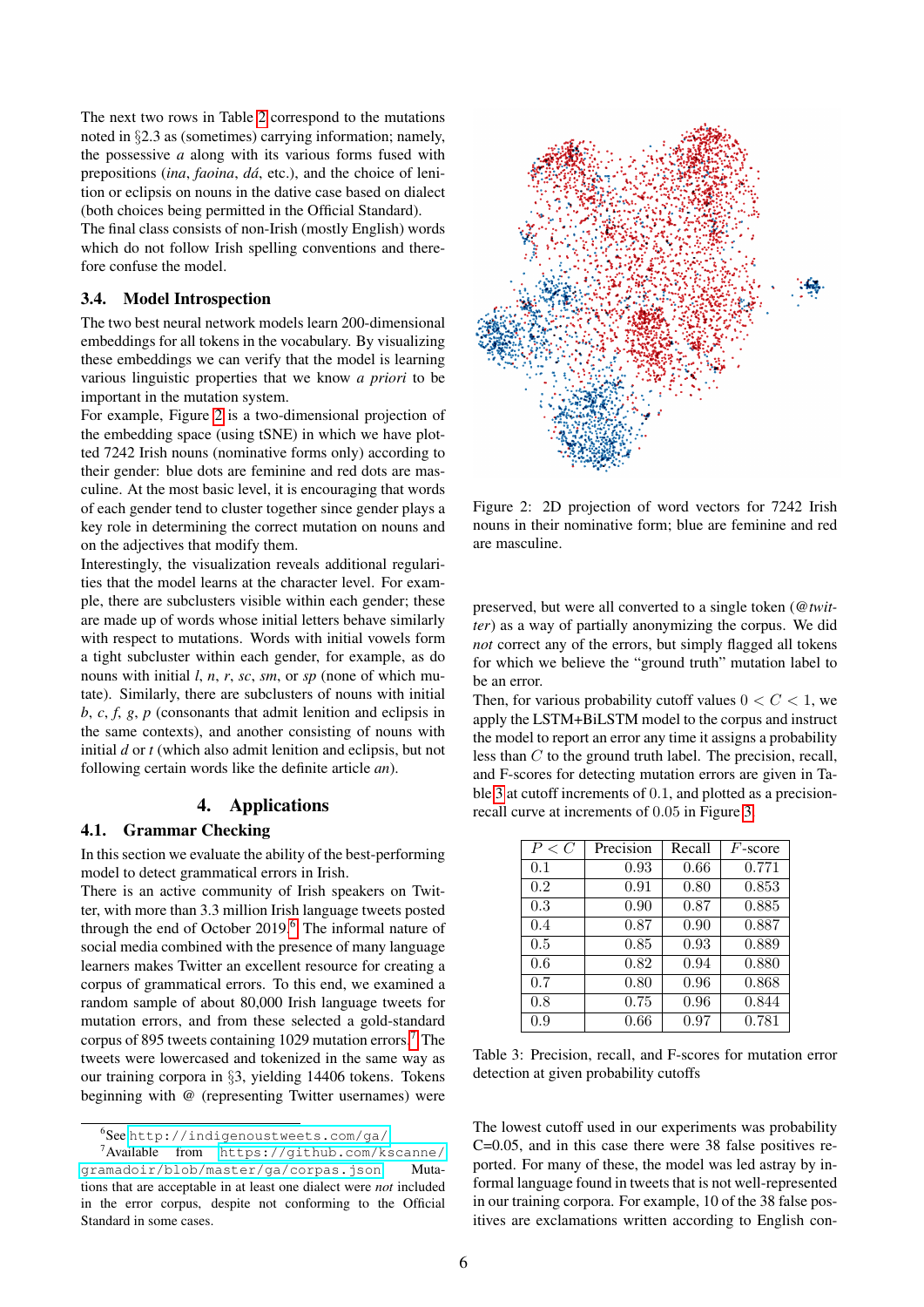

<span id="page-6-1"></span>Figure 3: Precision/Recall curve for error detection

ventions (*ah*, *hi*, *oh*, *ha*), and several others are caused by misspellings that distorted a word enough to confuse the model, e.g. *bhanada* for *bhanda* ('band', lenited) or *Ghàidlig* for *Ghàidhlig* (the autonym for Scottish Gaelic, lenited).

We remind the reader again that our neural network makes its predictions based only on the left context, whereas a typical batch-style grammar checking application would be able to make use of both left and right context. Therefore it is likely that a model tailored to this particular application could improve upon the results in this section.

#### <span id="page-6-0"></span>4.2. Language Modeling

Given a vocabulary  $V$  of tokens, a language model assigns a probability  $P(v_1 \dots v_N)$  to any sequence  $v_1, \dots, v_N \in V$ . These are usually computed as a product of token probabilities conditioned on their histories:

$$
P(v_1 \dots v_N) = \prod_{i=1}^{N} P(v_i | v_1 \dots v_{i-1})
$$
 (2)

Given a test corpus  $\mathbb{T} = w_1 \dots w_N$ , a language model can be evaluated using the per-token cross entropy  $h(P, T)$  (cf. Equation [1\)](#page-2-0):

$$
h(P, \mathbb{T}) = -\frac{1}{N} \sum_{i=1}^{N} \log_2 P(w_i | w_1 \dots w_{i-1}), \quad (3)
$$

or, more commonly, the perplexity:

$$
PPL = 2^{h(P,\mathbb{T})} = \left[ \prod_{i=1}^{N} P(w_i | w_1 \dots w_{i-1}) \right]^{-\frac{1}{N}} \tag{4}
$$

This paper arose, more or less, from the following simple observation. A 5-gram language model with modified Kneser-Ney smoothing [\(Chen and Goodman, 1999\)](#page-7-8) trained on *demutated* Irish text gives a better than 6% improvement in perplexity over the same model trained on raw text, "for free". That we see some improvement should come as no surprise since demutation allows the model to learn generalizations across words in the training set that would otherwise differ; e.g. an important collocation like *bad seoil ´* can be learned or strengthened even from mutated training examples like *mo bhád seoil* ('my sailboat', lenited) or *ár mbád seoil* ('our sailboat', eclipsed).

The idea then is that a sufficiently accurate model for predicting mutations allows us to realize most of this 6% improvement in a language model on the original corpus, without demutation. We achieve this by means of a *factored language model*, following [\(Bilmes and Kirchhoff,](#page-7-2) [2003\)](#page-7-2). In our setup, we would like to model each surface token w as a pair of features, its unmutated form  $f_1 = \sigma(w)$ and its mutation  $f_2 = \mu(w)$ . Given a sequence of tokens  $w_1 \dots w_k$ , we factor the probability  $P(w_k|w_1 \dots w_{k-1})$  as follows:

$$
P(w_k|w_1 \dots w_{k-1}) = P(\sigma(w_k)|w_1 \dots w_{k-1})\cdot
$$

$$
P(\mu(w_k)|w_1 \dots w_{k-1}\sigma(w_k))
$$

$$
\approx P(\sigma(w_k)|\sigma(w_1) \dots \sigma(w_{k-1}))\cdot
$$

$$
P(\mu(w_k)|\sigma(w_1) \dots \sigma(w_k))
$$

The first factor here is simply a language model trained on demutated text, while the second term is a mutation model of exactly the type developed in §3.

We experiment only on Irish, making use of the clean Tuairisc.ie corpus described in §3.2 upon which the mutation model works the best. We hold out development and test sets containing 750k tokens each, and use the remaining 6.2M tokens for training. The n-gram models were trained and evaluated with the MITLM toolkit [\(Hsu and Glass,](#page-7-9) [2008\)](#page-7-9) using modified Kneser-Ney smoothing. We used the full training vocabulary (95905 tokens in the base corpus and 75902 in the demutated corpus) and tuned parameters to minimize perplexity on the development set. The results are presented in Table [4.](#page-6-2)

| Model                  | PPL (dev) | PPL (test) |
|------------------------|-----------|------------|
| $KN$ 5-grams (raw)     | 75.04     | 74.10      |
| KN 5-grams (demutated) | 70.28     | 69.53      |
| <b>Factored LM</b>     | 72.81     | 72.03      |

<span id="page-6-2"></span>Table 4: Perplexities of Irish language models

The drop in perplexity from 74.10 for the baseline model to 69.53 for the demutated model is the roughly 6% improvement noted above, occurring presumably because the latter model is able to learn generalizations across words differing only in mutations. The perplexity of 72.03 for the factored language model shows that an accurate model for mutation prediction allows a good chunk of this improvement to be realized in a language model on the original corpus. With further improvements to the mutation prediction model, we would expect the perplexity of the factored language model to move even closer to the perplexity of the demutated model.